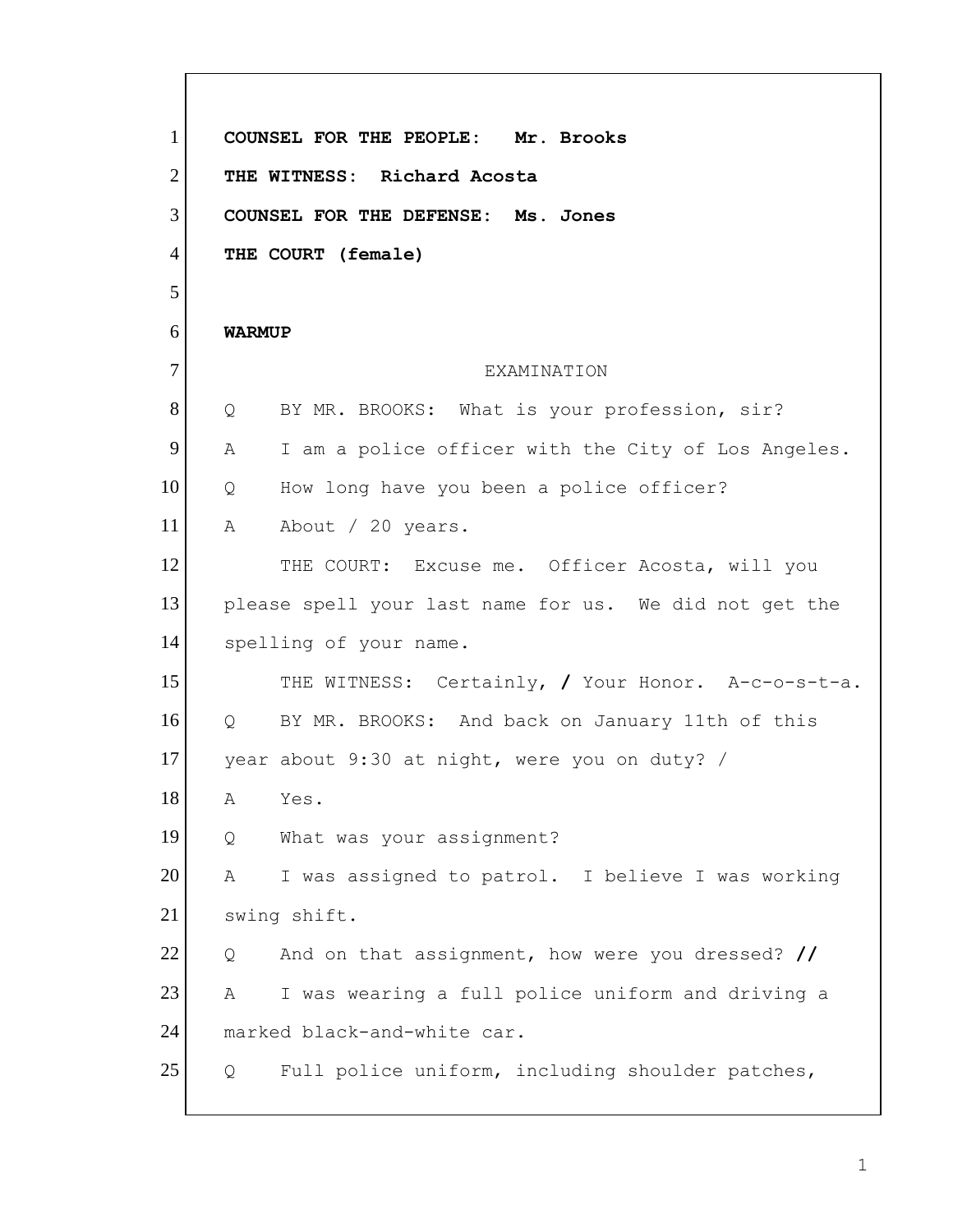| $\mathbf{1}$   |         | badge, name plate?                                       |
|----------------|---------|----------------------------------------------------------|
| $\overline{2}$ | A       | Yes. $/$                                                 |
| 3              | Q       | Was it a typical black-and-white police car with         |
| $\overline{4}$ |         | letters and stickers labeling it as a Los Angeles police |
| 5              | car?    |                                                          |
| 6              | Α       | Yes.                                                     |
| $\tau$         | Q       | Did it have /// the standard police lights and           |
| $8\,$          | sirens? |                                                          |
| 9              | Α       | It had the overhead light bar and siren.<br>Yes.         |
| 10             | Q       | Does that include a forward-facing, solid-red lamp?      |
| 11             | Α       | Yes. /                                                   |
| 12             | Q       | Does it include flashing or rotating blue-and-red        |
| 13             |         | lights as well?                                          |
| 14             | Α       | Yes.                                                     |
| 15             | Q       | And was it equipped with an audible siren?               |
| 16             | Α       | Yes.                                                     |
| 17             | Q       | On that date, $/*(1)$ did a certain car catch your       |
| 18             |         | attention?                                               |
| 19             |         | MS. JONES: Objection. Leading.                           |
| 20             |         | THE COURT: Overruled.                                    |
| 21             |         | You may answer.                                          |
| 22             |         | THE WITNESS: Yes.                                        |
| 23             | Q       | BY MR. BROOKS: What type of car was it?                  |
| 24             | А       | It was a green Toyota. /                                 |
| 25             | Q       | Lighter or darker color?                                 |
|                |         |                                                          |

 $\overline{\Gamma}$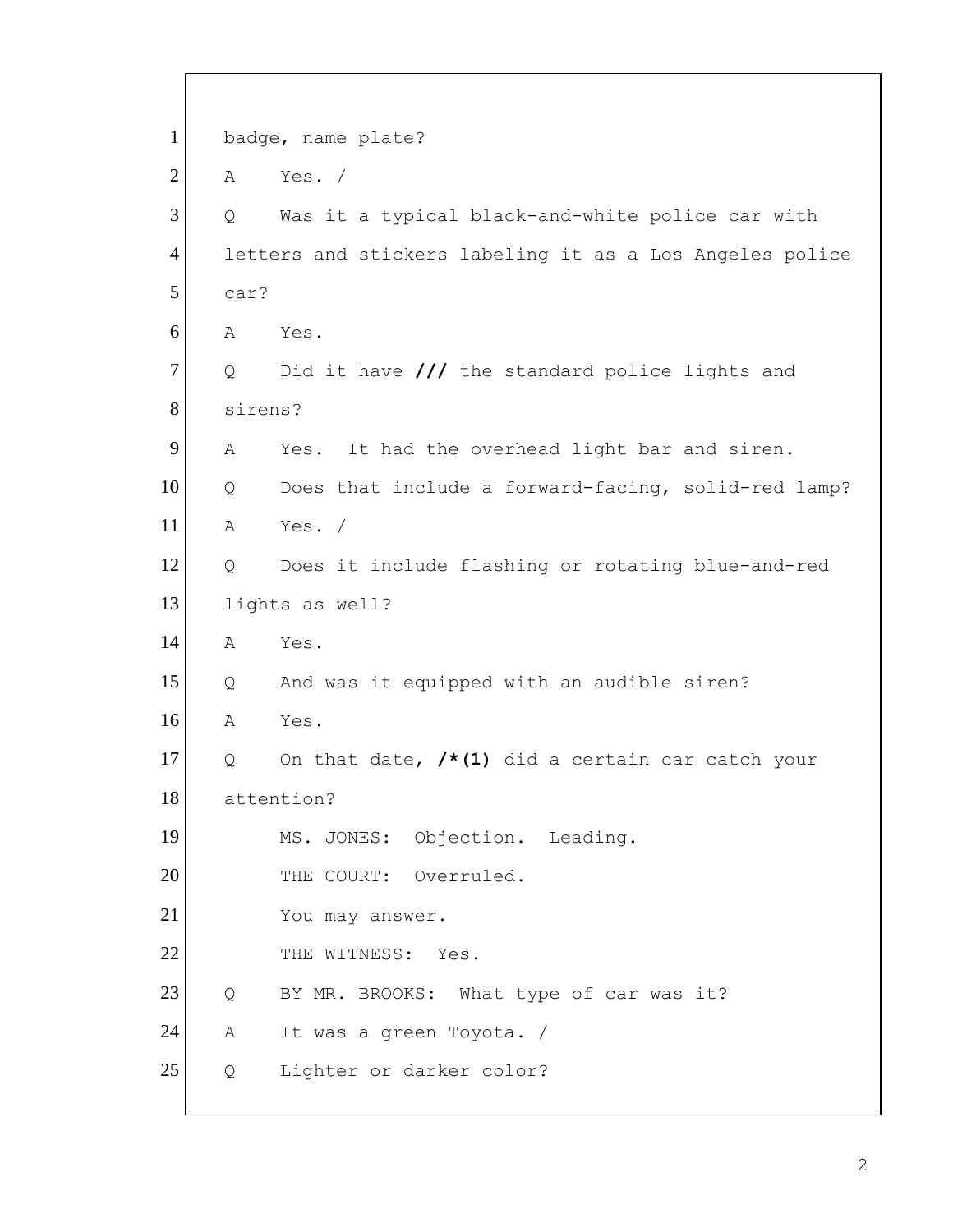1 2 3 4 5 6 7 8 9 10 11 12 13 14 15 16 17 18 19 20 21 22 23 24 25 A It was a darker color. Q Okay. How many doors? A Four doors. Q And where did you observe it, and what was it **/** that caught your attention? MS. JONES: Objection. That question is compound. Which question does he want answered? THE COURT: That will be sustained, but please just state the basis / for the objection. MS. JONES: Yes, Your Honor. MR. BROOKS: I will break it down. Q Where did you first observe the car? A I was traveling eastbound on Hill toward **//** Main, and it was directly in front of me. Q And what drew your attention to this particular car? A It suddenly made a right turn into / the Number 1 lane, traveled up across the Number 2 lane, and into the driveway of Taco Bell. Q All right. And did you start to **///** follow it in response to that? A Yes. Q Did you attempt to perform a traffic stop at that moment? A I was unable to at that point / because it was driving fast through the parking lot.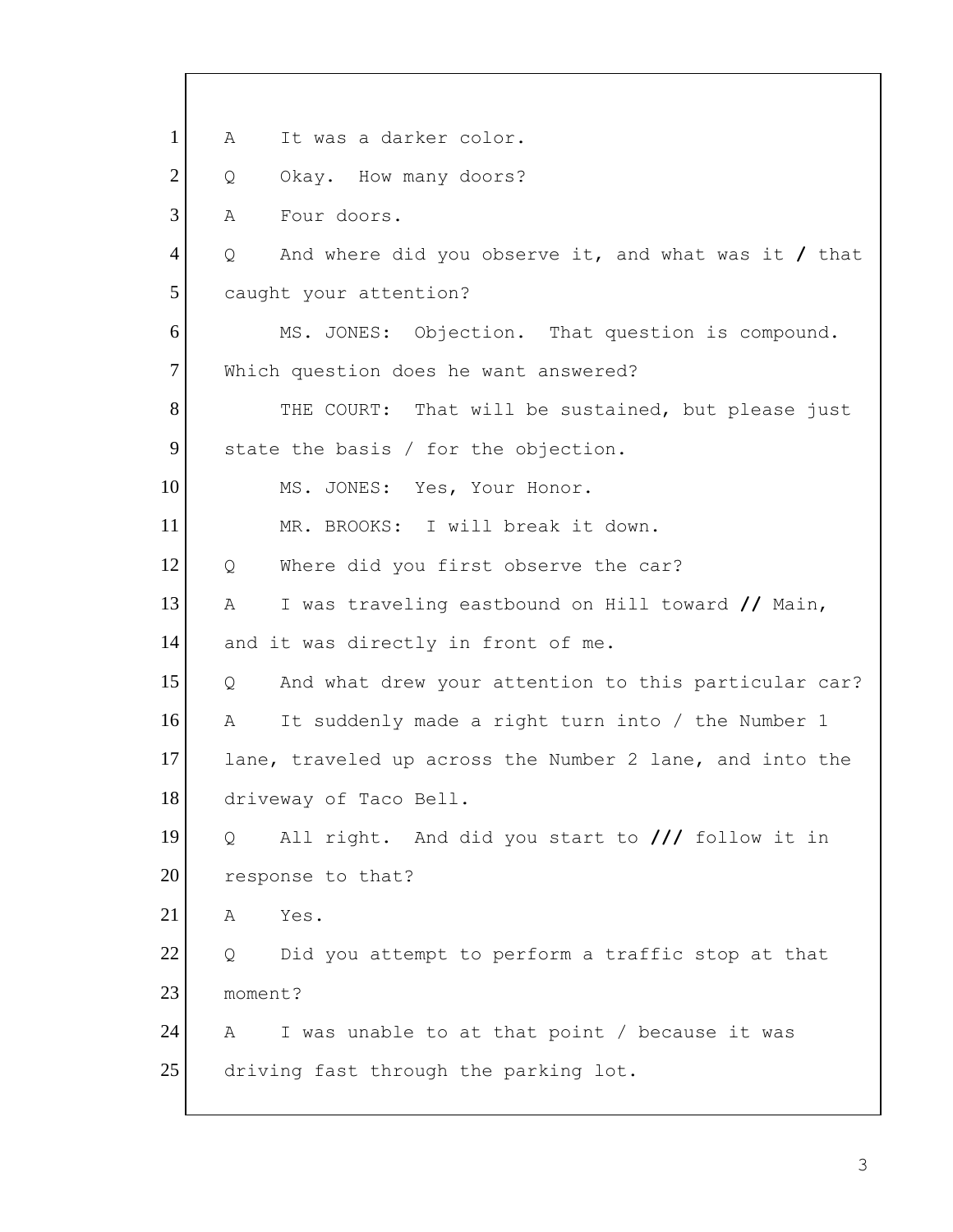1 2 3 4 5 6 7 8 9 10 11 12 13 14 15 16 17 18 19 20 21 22 23 24 25 Q Okay. And did you continue to follow in the same direction that it traveled? A Yes. Q And **/\*(2)** at some point did you activate your flashers and siren? A Correct. Q What was it that caused you to do that? A The unsafe turning movement that / I witnessed and the speed he was driving through the parking lot back to Hill Boulevard Q Okay. And was he driving at an unsafe speed **/**  through the parking lot? A Yes. Q And can you give just a rough estimate? A It was about 25 miles an hour, causing his tires to / skid and make noises as he was turning throughout the parking lot. Q Understood. Would it be correct to say that you engaged in a relatively **//** lengthy pursuit of this car? MS. JONES: Objection. Vague as to "relatively lengthy." THE COURT: Please rephrase for us, Mr. Brooks. MR. BROOKS: Yes, Your Honor. MS. JONES: Thank you.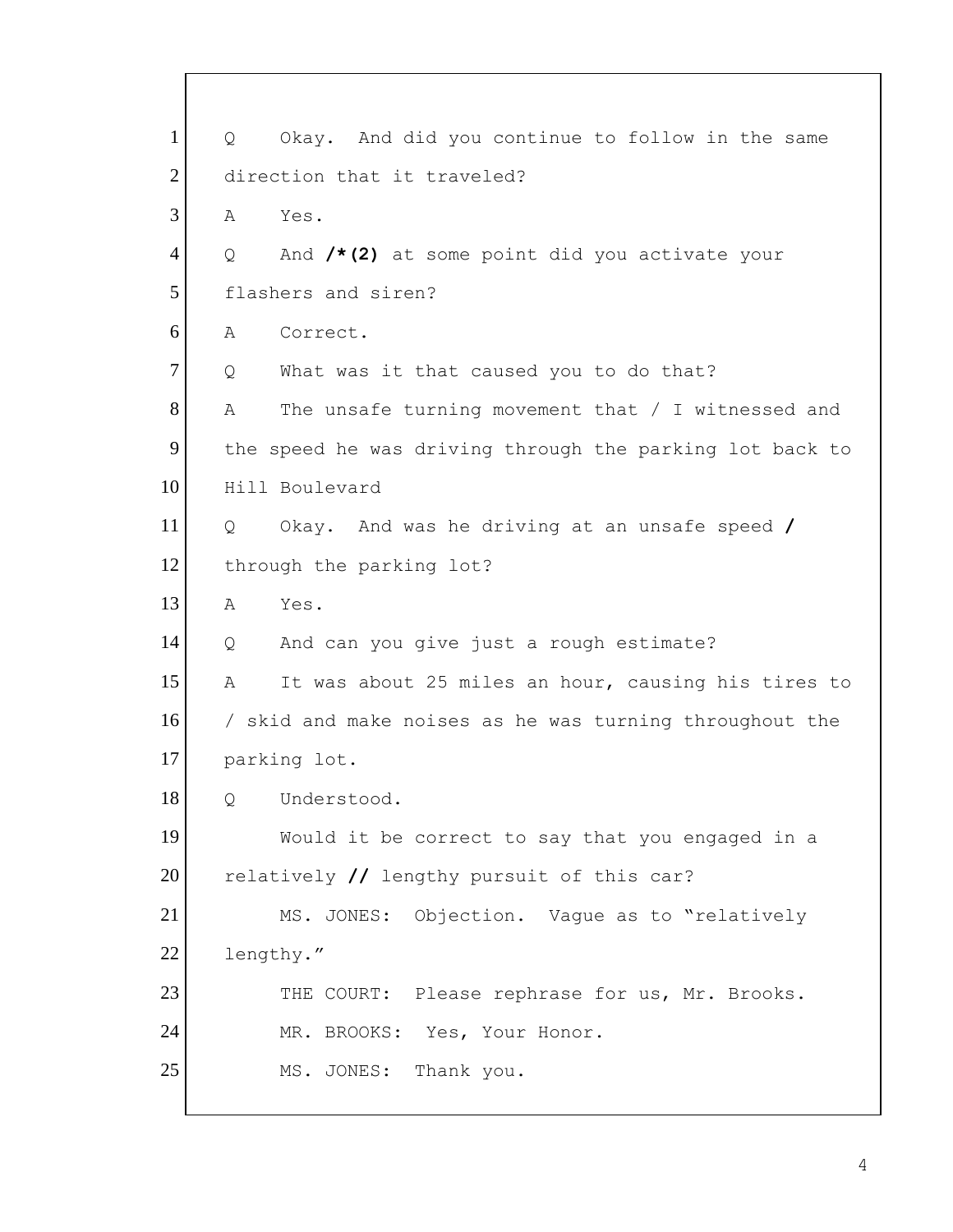| $\mathbf{1}$   | BY MR. BROOKS: As to other / pursuits you have done<br>Q  |
|----------------|-----------------------------------------------------------|
| $\overline{2}$ | in your career, would you consider this a long pursuit?   |
| 3              | Α<br>Yes.                                                 |
| $\overline{4}$ | And during the entire pursuit, were you the lead<br>Q     |
| 5              | vehicle /// behind the suspect vehicle?                   |
| 6              | A<br>Yes.                                                 |
| 7              | And did this include a pursuit on the streets as<br>Q     |
| 8              | well as on freeways?                                      |
| 9              | $\mathbb A$<br>Yes.                                       |
| 10             | Q<br>And just roughly, about how / long in terms of miles |
| 11             | did this pursuit occur?                                   |
| 12             | Well, we went straight into Hollywood and then back,<br>А |
| 13             | about maybe around 30 miles going altogether. $/(*)$      |
| 14             |                                                           |
| 15             | END OF WARMUP                                             |
|                |                                                           |
|                |                                                           |
|                |                                                           |
|                |                                                           |
|                |                                                           |
|                |                                                           |
|                |                                                           |
|                |                                                           |
|                |                                                           |
|                |                                                           |
|                |                                                           |

 $\lceil$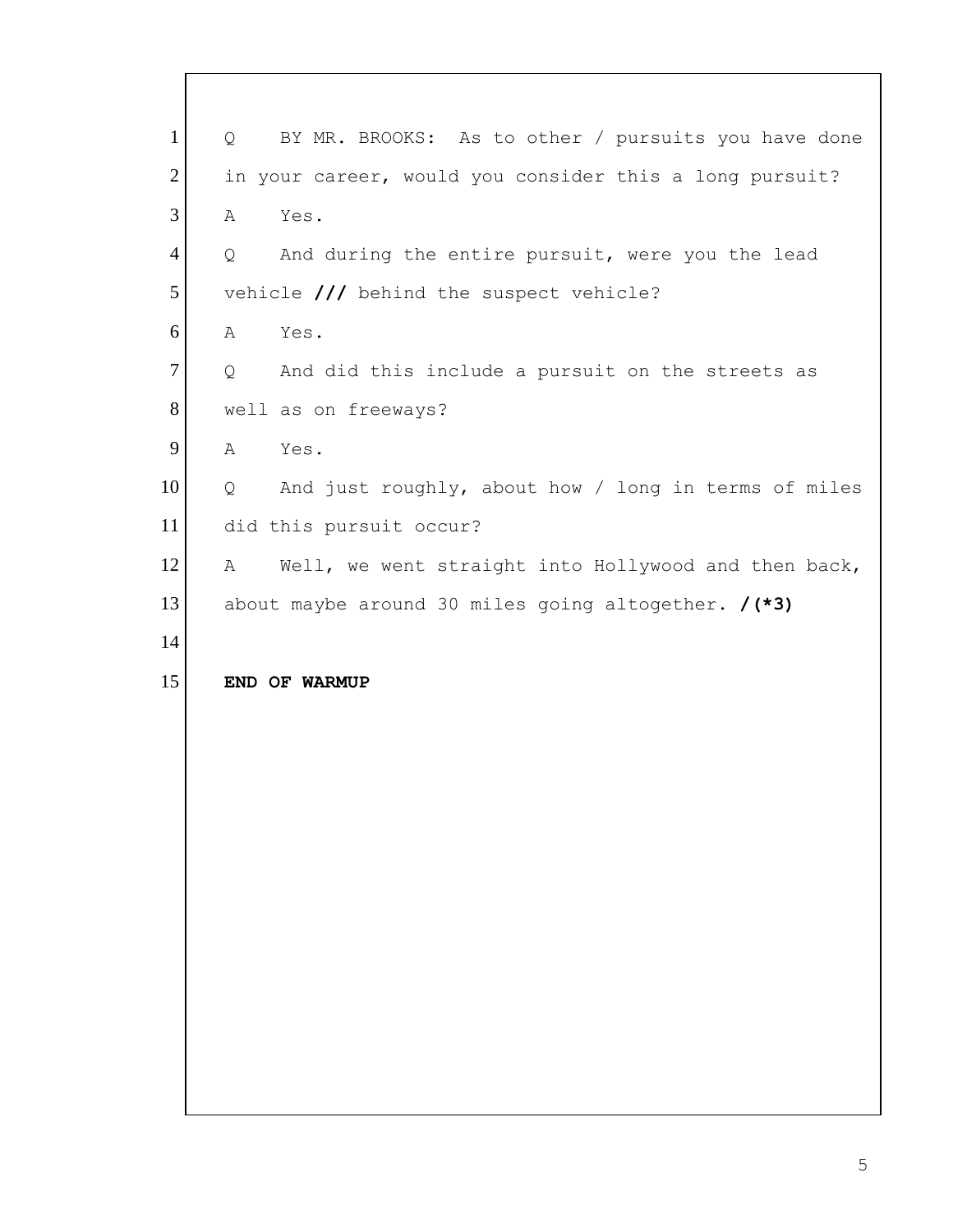1 2 3 4 5 6 7 8 9 10 11 12 13 14 15 16 17 18 19 20 21 22 23 24 25 **EXAM**  MS. JONES: Hold on. May I clarify that? THE COURT: What is your question? MS. JONES: Are you testifying you went from the city of Los Angeles to Hollywood and back? / THE WITNESS: Yes. MS. JONES: And then you passed him and went into Beverly Hills? THE WITNESS: Yes. MS. JONES: Thank you. Sorry for the interruption. Q BY MR. BROOKS: And so I take it this took **/** a number of minutes as well? A Yes. Q And this entire period, you were pursuing him with lights and sirens? A That is correct. Q And were there / any other police vehicles behind you with the lights and sirens as well? A Yes. Q And how many? A As far as I know at that time, **//** just one. Q Who was that officer? A Officer Martin. Q M-a-r-t-i-n? A Yes.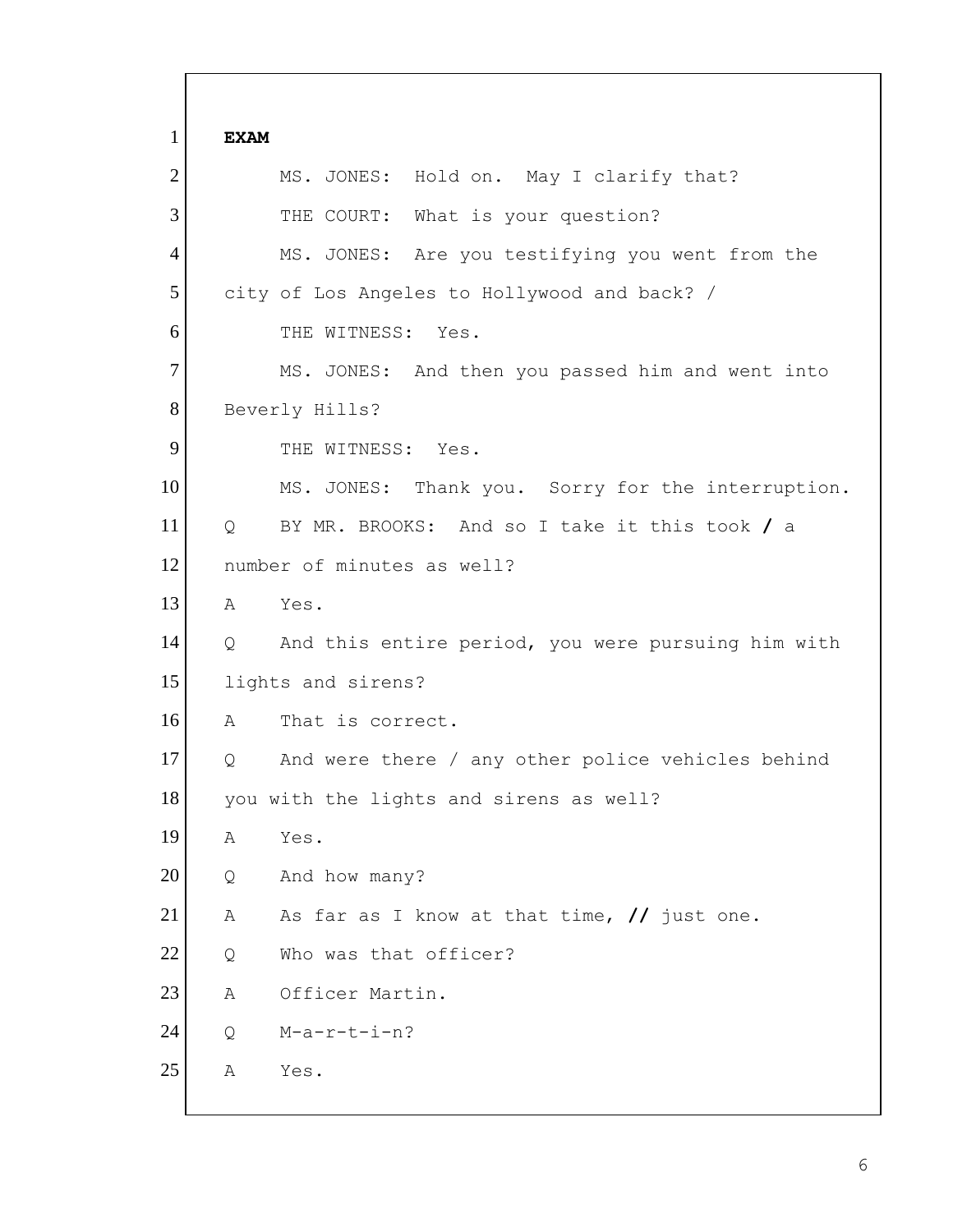| $\mathbf{1}$   | $Q \qquad$        | All right. And eventually when the pursuit came to     |
|----------------|-------------------|--------------------------------------------------------|
| $\overline{2}$ |                   | an / end, were there additional units that you noticed |
| 3              |                   | from different agencies?                               |
| $\overline{4}$ | Α                 | Yes.                                                   |
| 5              | $Q \qquad \qquad$ | All right. Let me go back to just describe his         |
| 6              |                   | driving on the $//$ streets through the city of Los    |
| $\tau$         | Angeles.          |                                                        |
| 8              | A                 | Okay.                                                  |
| 9              | $Q \qquad$        | What was the fastest that he ended up driving that     |
| 10             |                   | you witnessed?                                         |
| 11             | $\mathbb{A}$      | The fastest was about 60 / to 70 on Hill. Prior to     |
| 12             |                   | that, about 40, 45 through the residential streets.    |
| 13             | $Q_{\rm c}$       | Okay. And on Hill, do you know the speed               |
| 14             |                   | limit $/*(1)$ on that street?                          |
| 15             |                   | THE COURT: Excuse me, Mr. Brooks. What street did      |
| 16             |                   | you ask about?                                         |
| 17             |                   | MR. BROOKS: Hill Boulevard, Your Honor.                |
| 18             |                   | THE COURT: Thank you. Please continue.                 |
| 19             |                   | MR. BROOKS: Let me just rephrase. /                    |
| 20             | Q                 | Do you know the speed limit on Hill Boulevard?         |
| 21             | Α                 | I believe it is 35.                                    |
| 22             | Q                 | So he was going roughly double?                        |
| 23             | Α                 | Correct.                                               |
| 24             | Q                 | Now, about how / many different red traffic signals    |
| 25             |                   | or stop signs did he run through?                      |
|                |                   |                                                        |

 $\overline{\Gamma}$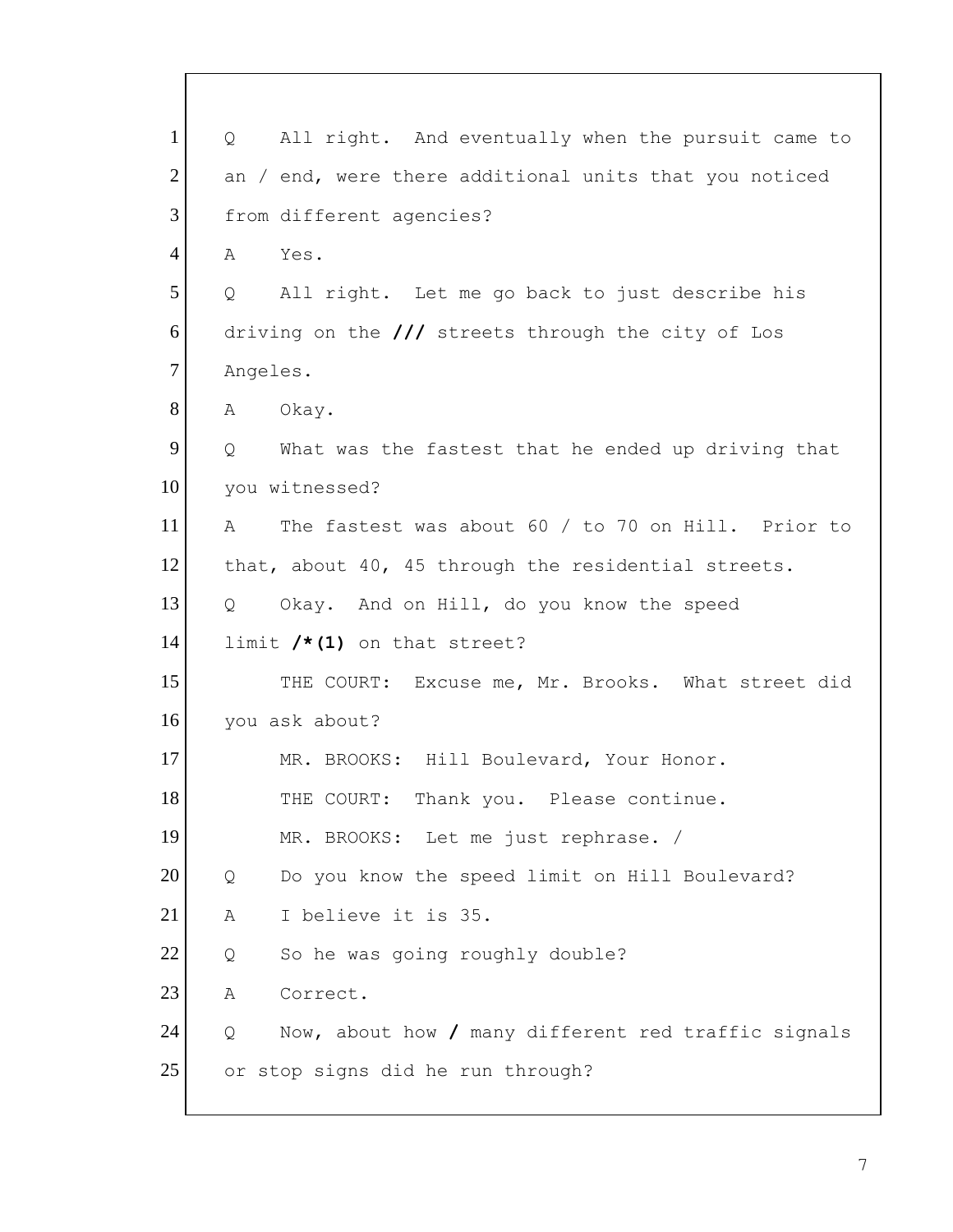| $\mathbf{1}$   | Α | Stop signs was about, maybe, seven. Seven or eight   |
|----------------|---|------------------------------------------------------|
| $\overline{2}$ |   | posted stop signs.                                   |
| 3              | Q | About / what speed was he going through these?       |
| $\overline{4}$ | Α | He was slowing down a little bit to about 35, 30.    |
| 5              | Q | And how many stoplights, red // stoplights?<br>Okay. |
| 6              | Α | Okay. Solid red lights, around five. Four or five.   |
| $\overline{7}$ | Q | And what speeds?                                     |
| 8              | Α | Through those, he was probably going about 40.       |
| 9              | Q | Okay. Did you witness / any traffic collisions that  |
| 10             |   | this vehicle was involved in?                        |
| 11             | Α | Yes.                                                 |
| 12             | Q | How many?                                            |
| 13             | Α | One.                                                 |
| 14             | Q | Where was that, and describe what happened.          |
| 15             |   | MS. JONES: That is compound, Your Honor, /// and     |
| 16             |   | also calls for a narrative.                          |
| 17             |   | THE COURT: Sustained.                                |
| $18\,$         |   | MS. JONES: Thank you.                                |
| 19             |   | THE COURT: Would you rephrase the question, please.  |
| 20             | Q | BY MR. BROOKS: Where did you see the accident?       |
| 21             | Α | Westbound Hill towards Wilshire. /                   |
| 22             | Q | And please describe what you observed, Officer.      |
| 23             | Α | Well, I would say we were going about 60 to 70 miles |
| 24             |   | per hour, and he slowed down. $/* (2)$               |
| 25             |   | (END OF WARMUP -- CONTINUE READING WITH NO PAUSE)    |

 $\mathbf{I}$ 

I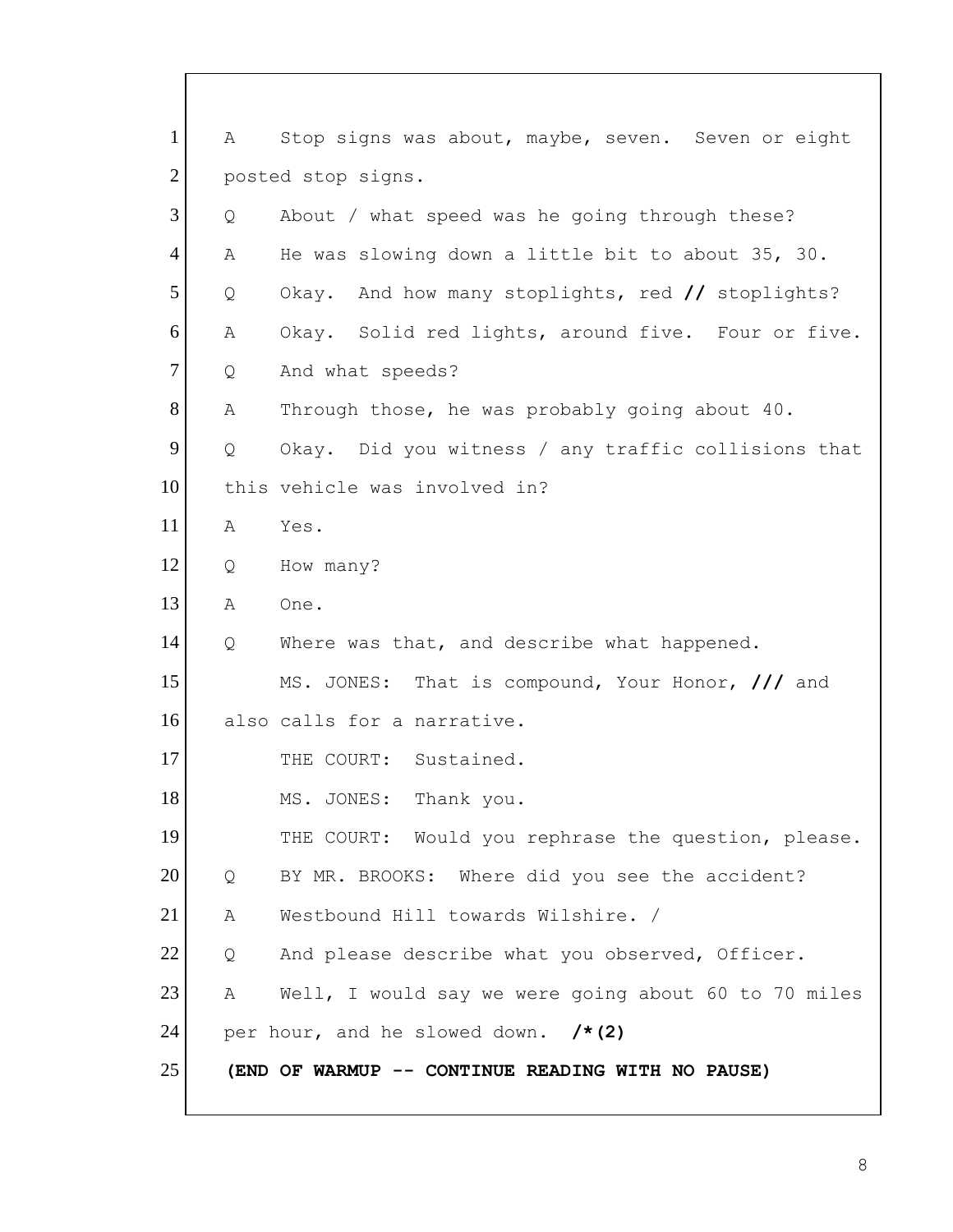1 2 3 4 5 6 7 8 9 10 11 12 13 14 15 16 17 18 19 20 21 22 23 24 25 **START TYPING**  Q BY MR. BROOKS: Was that because there was a solid red for your direction? A He slowed because he was going to, I figure, make a turn, and he / collided with a car that was driving north. Q All right. Was it a small crash? MS. JONES: Objection. Vague. THE COURT: Overruled. Go ahead and answer, if you understand **/** the question. THE WITNESS: Yes. I believe he caught the right rear portion of that vehicle. Q BY MR. BROOKS: Okay. Was he able to continue on? A Yes. Q And then he / entered the 10 freeway? A Yes. Q Was he going westbound towards Hollywood? A Yes. Q Describe what happened on the 10 freeway. A We were driving westbound on the **//** 10 freeway. He was in the Number 2 lane westbound, speed probably, you know, 60 to 70 miles per hour. Q Okay. Tell us what happened / next. A Then we were driving towards Vermont.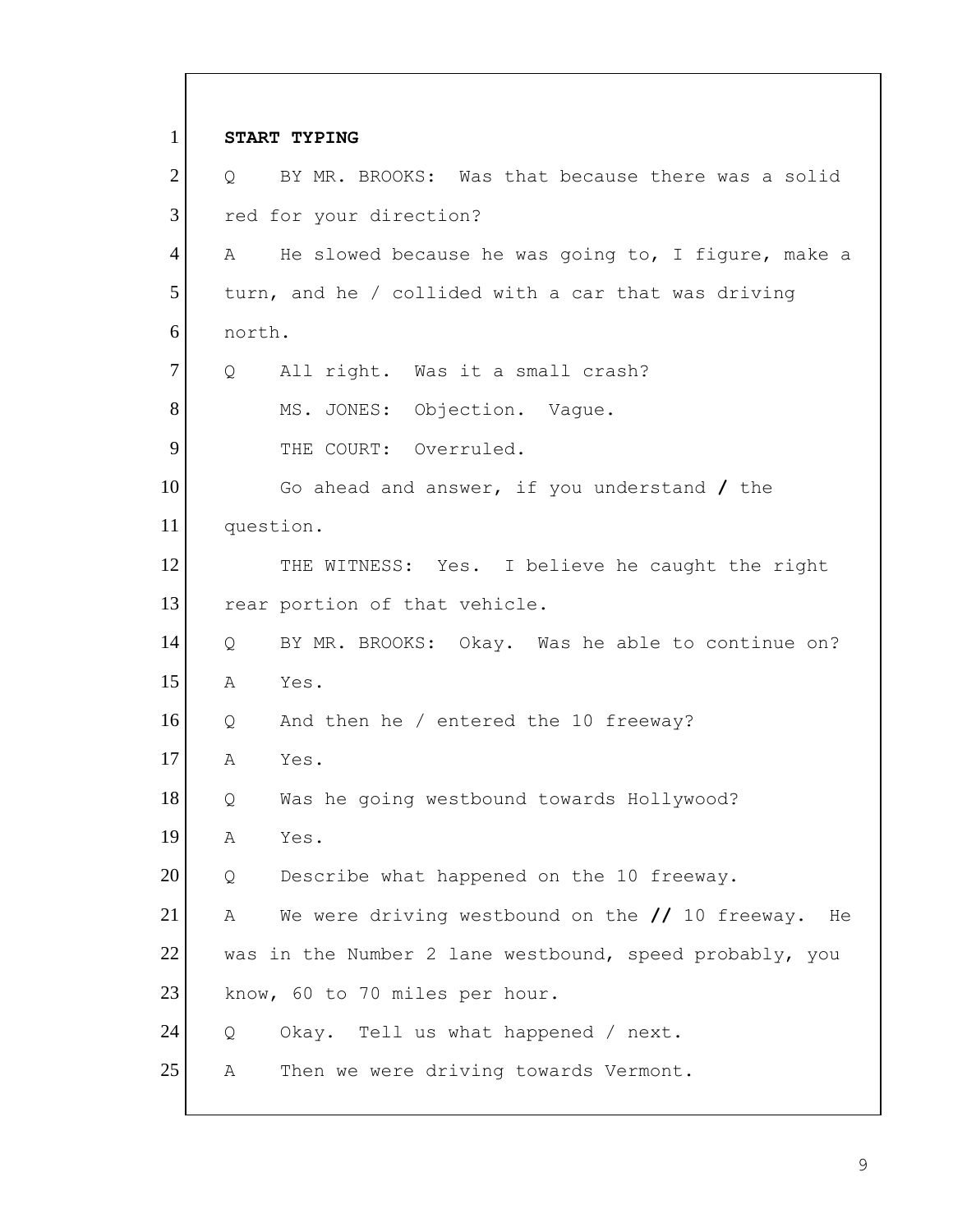portion of his vehicle? 1 2 3 4 5 6 7 8 9 10 11 12 13 14 15 16 17 18 19 20 21 22 23 24 25 Q At that point are you kind of straddling the right A Which I think maybe /// saved my life. THE COURT: Just answer the question. There is no need to explain how you felt at that particular moment. Right now, simply answer the / question. THE WITNESS: I am sorry, Judge. Q BY MR. BROOKS: What happened later as you were driving towards Vermont? A At that time, I see him doing some movement in the **/\*(1)** driver's seat. I am observing him, and suddenly I could see him turning. Q What did you observe happen as he turned? A It appeared that he / pointed his right hand outside the driver's window. He shot five to six rapid gunshots towards my vehicle. Q Could you hear those gunshots? A I could **/** hear them, and I could see the muzzle flashes. Q Okay. So you indicated with your hands you were slightly offset to his right. A Correct. He / was kind of towards the passenger side of his car. I was anticipating him possibly getting off the next off-ramp. I was just towards **//** that side. Q Okay. So you are about how far a distance behind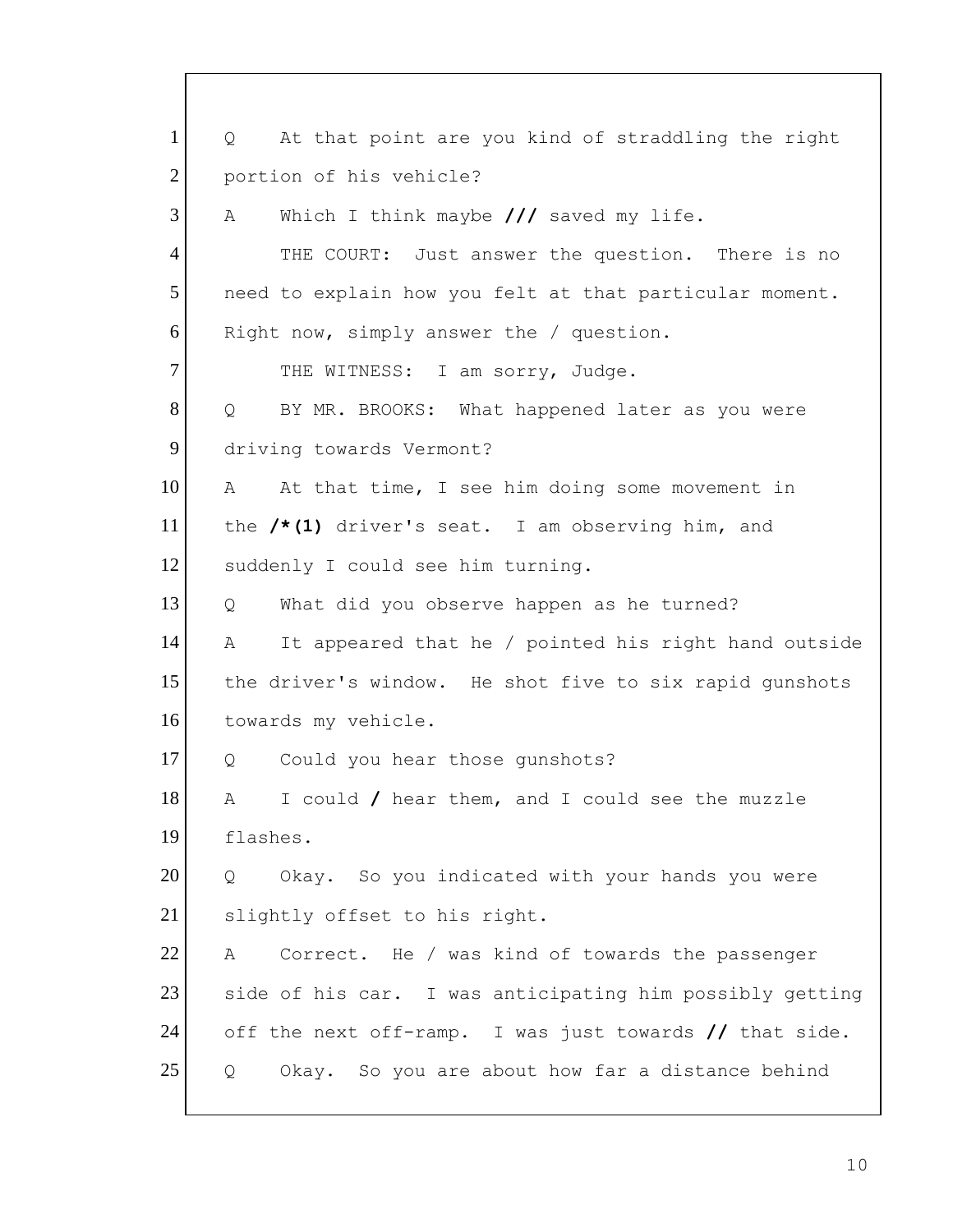1 2 3 4 5 6 7 8 9 10 11 12 13 14 15 16 17 18 19 20 21 22 23 24 25 him? A Probably about, maybe, two or three car lengths behind him. Q Okay. From / where it was, you were still able to see those muzzle flashes? A Yes. Correct. Q And hear the gunshots? A Correct. Q Did you put that out over **///** the radio? A Yes. Q Were you or your vehicle struck by those gunshots? A I believe I heard one hit my vehicle, but I could not, later / on, determine if it was impacted or not. Q Okay. You yourself were not struck by gunfire; correct? A No. MS. JONES: That answer is vague. I am confused. **/\*(2)**  THE COURT: Officer, is it correct that you were not struck by gunfire? THE WITNESS: Sorry, Your Honor. That is correct. I was not. MS. JONES: Thank you. Q BY MR. BROOKS: All right. And / at that time when the shooting occurred, was Officer Martin also behind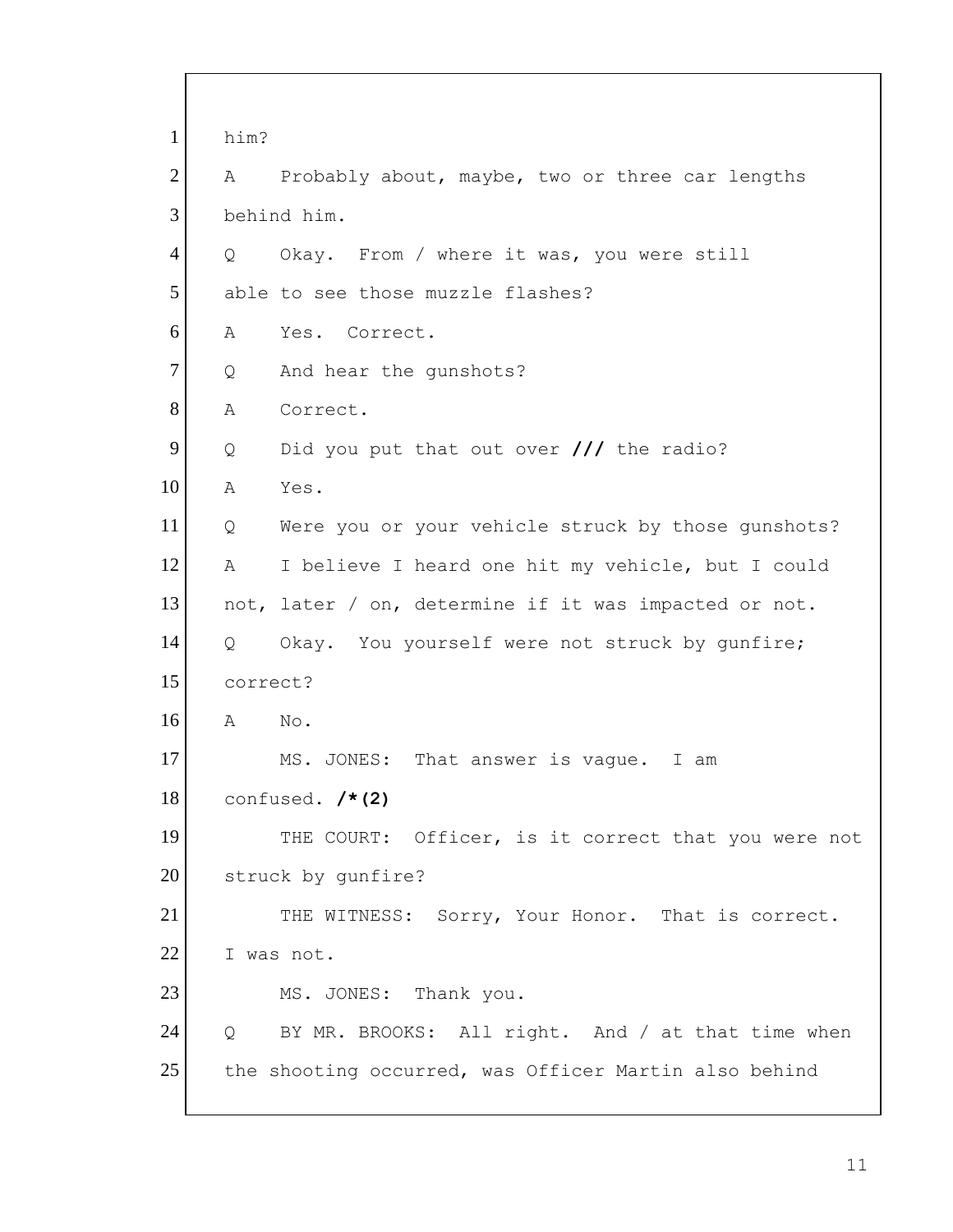| $\mathbf{1}$   | you?              |                                                          |
|----------------|-------------------|----------------------------------------------------------|
| $\overline{2}$ | A                 | Yes.                                                     |
| 3              | Q                 | I am sorry. How many gunshots did you say were           |
| $\overline{4}$ |                   | fired / out the window?                                  |
| 5              | A                 | At minimum, five or six.                                 |
| 6              | Q                 | Did you see or witness any other gunshots after          |
| $\overline{7}$ | that?             |                                                          |
| 8              | A                 | No, I did not.                                           |
| 9              | $Q \qquad \qquad$ | All right. Do / you recall seeing any flashes            |
| 10             |                   | coming from the inside of the car?                       |
| 11             | A                 | I mean, at that moment, it happened very fast.<br>The    |
| 12             |                   | rear window of // his vehicle blew out.                  |
| 13             | Q                 | Okay. When you say "the rear window," are you            |
| 14             |                   | talking about the rear windshield?                       |
| 15             | Α                 | Yes.                                                     |
| 16             |                   | Q Okay. When was that in relation / to the qunshot       |
| 17             |                   | that you saw coming out of the side?                     |
| 18             | Α                 | Just instantly. All at the same moment.                  |
| 19             | Q                 | Did you ever discharge your weapon at $\frac{1}{1}$ all? |
| 20             | Α                 | No, I did not.                                           |
| 21             | Q                 | About how fast were you going when these gunshots        |
| 22             |                   | were occurring?                                          |
| 23             | A                 | About 60 to 70.                                          |
| 24             |                   | THE COURT: Excuse me. Was that 60 / to 70 this           |
| 25             |                   | entire time?                                             |
|                |                   |                                                          |

 $\lceil$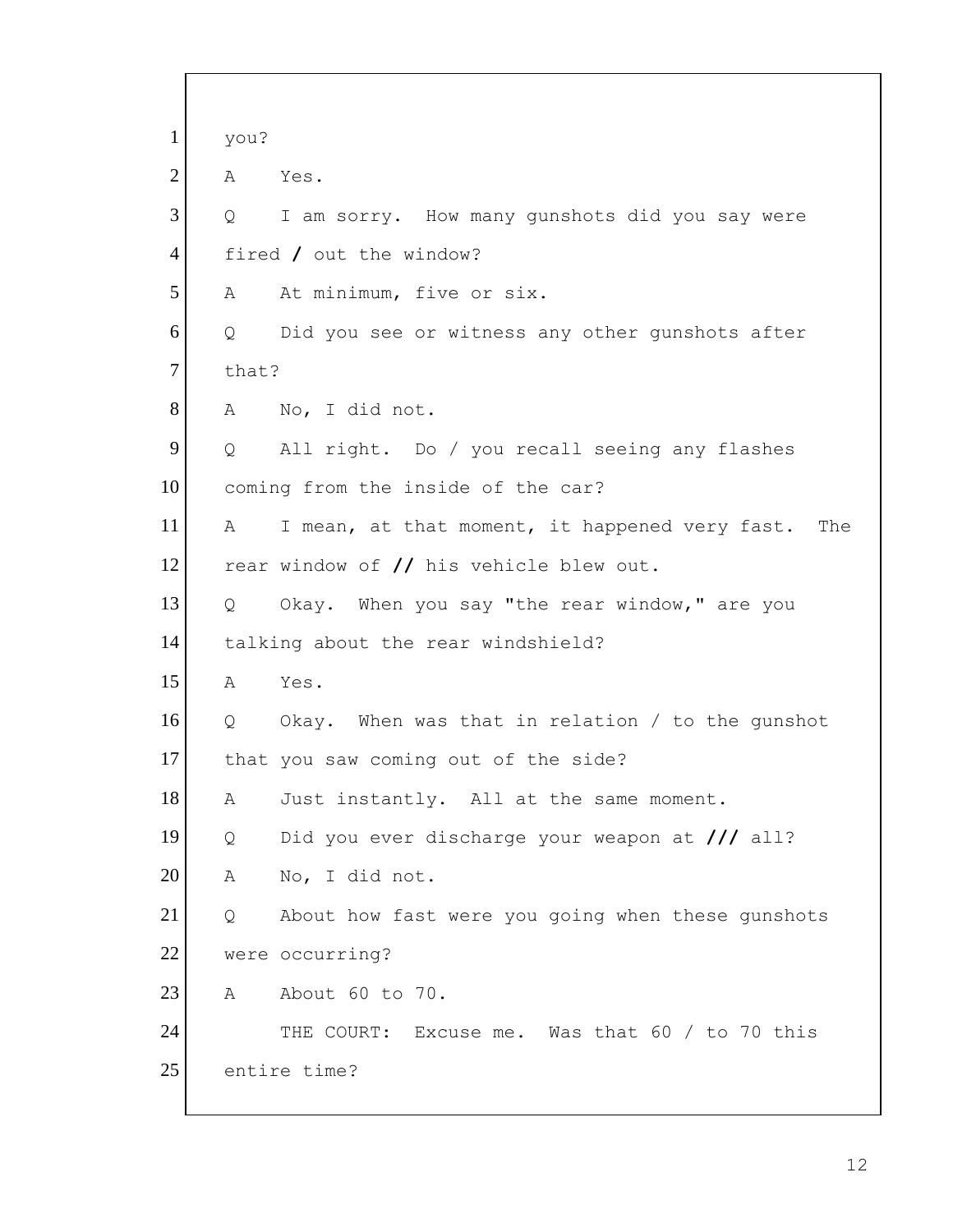THE COURT: Well, hold on. 1 2 3 4 5 6 7 8 9 10 11 12 13 14 15 16 17 18 19 20 21 22 23 24 25 THE WITNESS: Maybe less, Your Honor. He might have slowed down a little bit. Q BY MR. BROOKS: Was there other traffic on the freeway? A There **/\*(3)** were other cars; however, it was not heavy traffic. It was kind of light traffic then. Q Okay. Perfect. And do you recall at any time / seeing any kind of flashes from inside of the vehicle, not outside? A No. Q All right. Did you ever get to see the face of the **/** person whom you were pursuing? A No, I did not. Q All right. From the first time that you initiated the pursuit, did you go westbound on / the freeway, get off onto the streets, get back on the eastbound freeway? MS. JONES: Objection. Vague and compound. MR. BROOKS: I can rephrase. Officer, do **//** you understand the question? THE WITNESS: Yes. THE COURT: Please answer.<br>THE WITNESS: Yes. We started off westbound and looped back to the east. Q BY MR. BROOKS: That entire time were you pursuing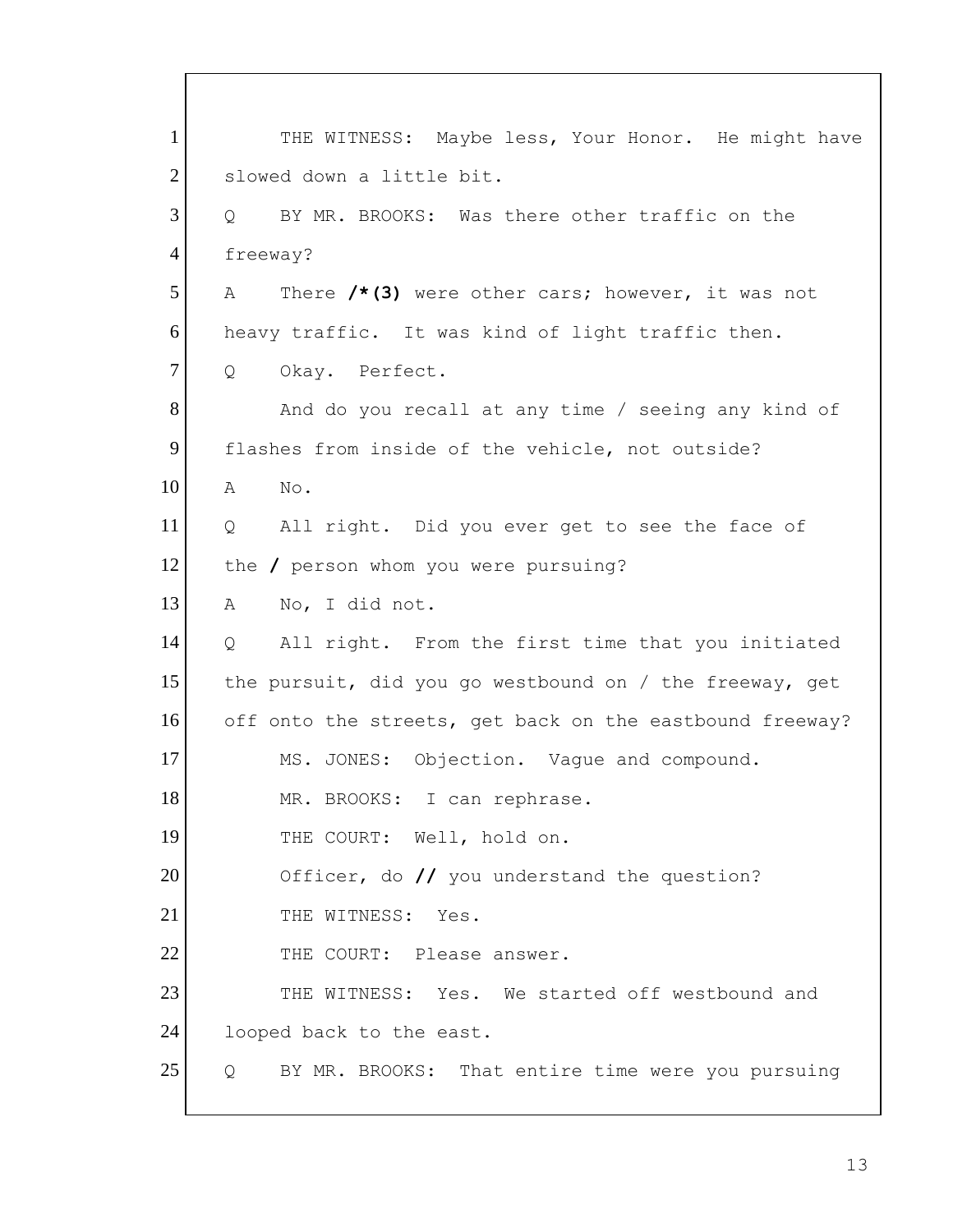| $\mathbf{1}$   |   | as / the first unit?                               |
|----------------|---|----------------------------------------------------|
| $\overline{2}$ | A | Correct.                                           |
| 3              | Q | Did you ever lose sight of him during that portion |
| 4              |   | of the pursuit?                                    |
| 5              | Α | No.                                                |
| 6              | Q | All right. Looking at People's 6, is /// this the  |
| $\tau$         |   | general area where the pursuit came to an end?     |
| 8              | A | Yes.                                               |
| 9              | Q | There is a slight hook on Wilshire just prior to   |
| 10             |   | reaching that intersection; / is that correct?     |
| 11             |   | MS. JONES: Objection. Vaque as to "slight hook."   |
| 12             |   | THE COURT: Please clarify that. It is vague.       |
| 13             | Q | BY MR. BROOKS: Wilshire curves just a little bit;  |
| 14             |   | is that correct?                                   |
| 15             | A | Yes. $/* (4)$                                      |
| 16             | Q | Now, when you actually made it to Vermont, did you |
| 17             |   | see the vehicle, the darker vehicle?               |
| 18             | Α | Yes. Yes, I did.                                   |
| 19             | Q | And where was it?                                  |
| 20             | Α | It / had collided with a parked car.               |
| 21             | Q | Were you there in time to actually see the person  |
| 22             |   | exit from the vehicle?                             |
| 23             | A | No, I was not.                                     |
| 24             | Q | All / right. About how far would you estimate that |
| 25             |   | you had missed witnessing that?                    |
|                |   |                                                    |

 $\overline{\Gamma}$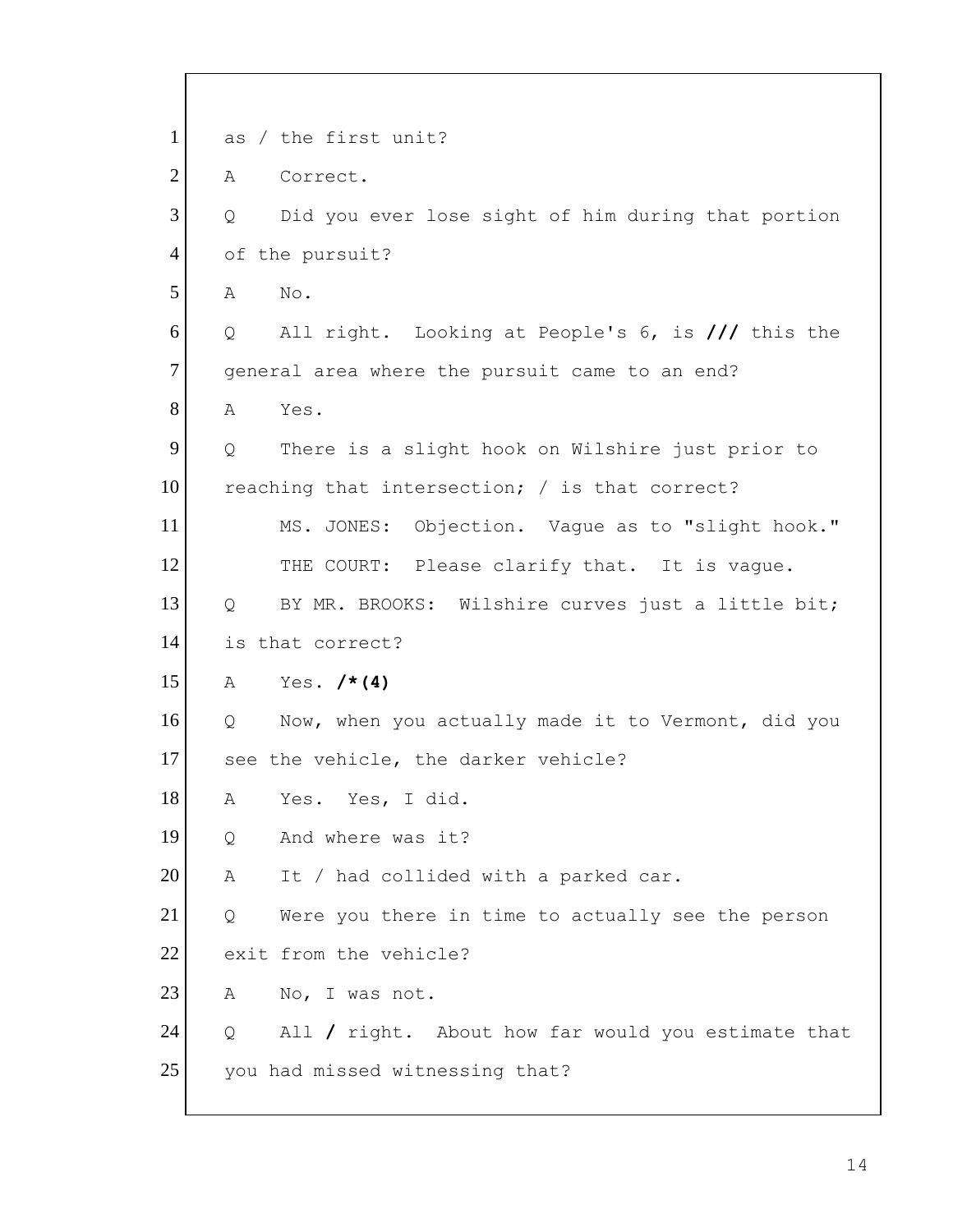1 2 3 4 5 6 7 8 9 10 11 12 13 14 15 16 17 18 19 20 21 22 23 24 25 A Just seconds. When we exited off the freeway is when the airplane / first verified his location. Q Okay. Looking at the top of People's 6, we have Wilshire and Vermont. How close is the freeway off the top **//** photo? A I am a little turned around here, but the freeway has got to be outside of this picture, almost like, maybe, that next couple / of streets right there. THE COURT: Is that pretty close by? THE WITNESS: Yes, it is really close. We were located off the freeway. Q BY MR. BROOKS: Officer, let me show you **///** a couple of photographs. First, I am going to show you what has been marked as People's 5. Do you recognize that? A Yes. Q What is / that? A That is the vehicle I was in pursuit of. Q And depicted in this photograph, is it colliding with the rear wheel of what looks **/\*(5)** like a truck, a pickup? A Yes. It was located there. Q Showing you People's 9, do you recognize what that depicts?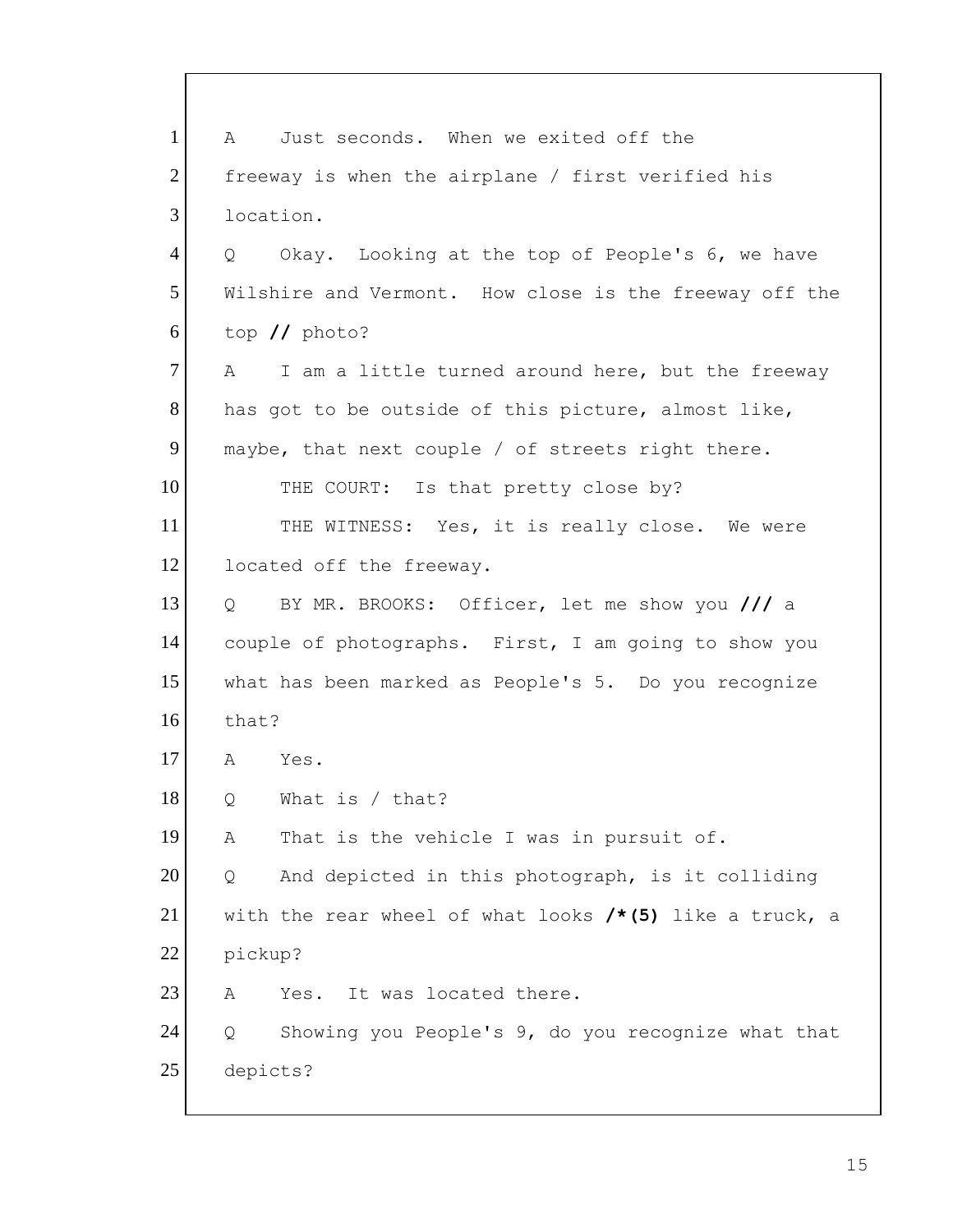1 2 3 4 5 6 7 8 9 10 11 12 13 14 15 16 17 18 19 20 21 22 23 24 25 A That looks like the bullet / marks, impact from a bullet, gunshots. Q Okay. And which area on / the photograph are we looking at that we are seeing that on? A That is **/** behind the left-rear driver's door. Q The door behind the driver? A Correct. Q You can see what looks like at least several markings. Two appear to / be scratches, and one appears to be, perhaps, a hole there. Is that accurate? A Yes. Q Looking at People's 10, do you recognize what this is? **//**  A That is the rear windshield of the vehicle. Q Okay. These photographs that you are seeing, is that the condition that you saw it on that / date of January 11 at the end of the pursuit? A Yes. MR. BROOKS: I have no further questions. THE COURT: Cross? MS. JONES: Thank you. CROSS-EXAMINATION Q BY MS. JONES: Officer Acosta, did you write a **///**  police report after this incident? A Yes, I did.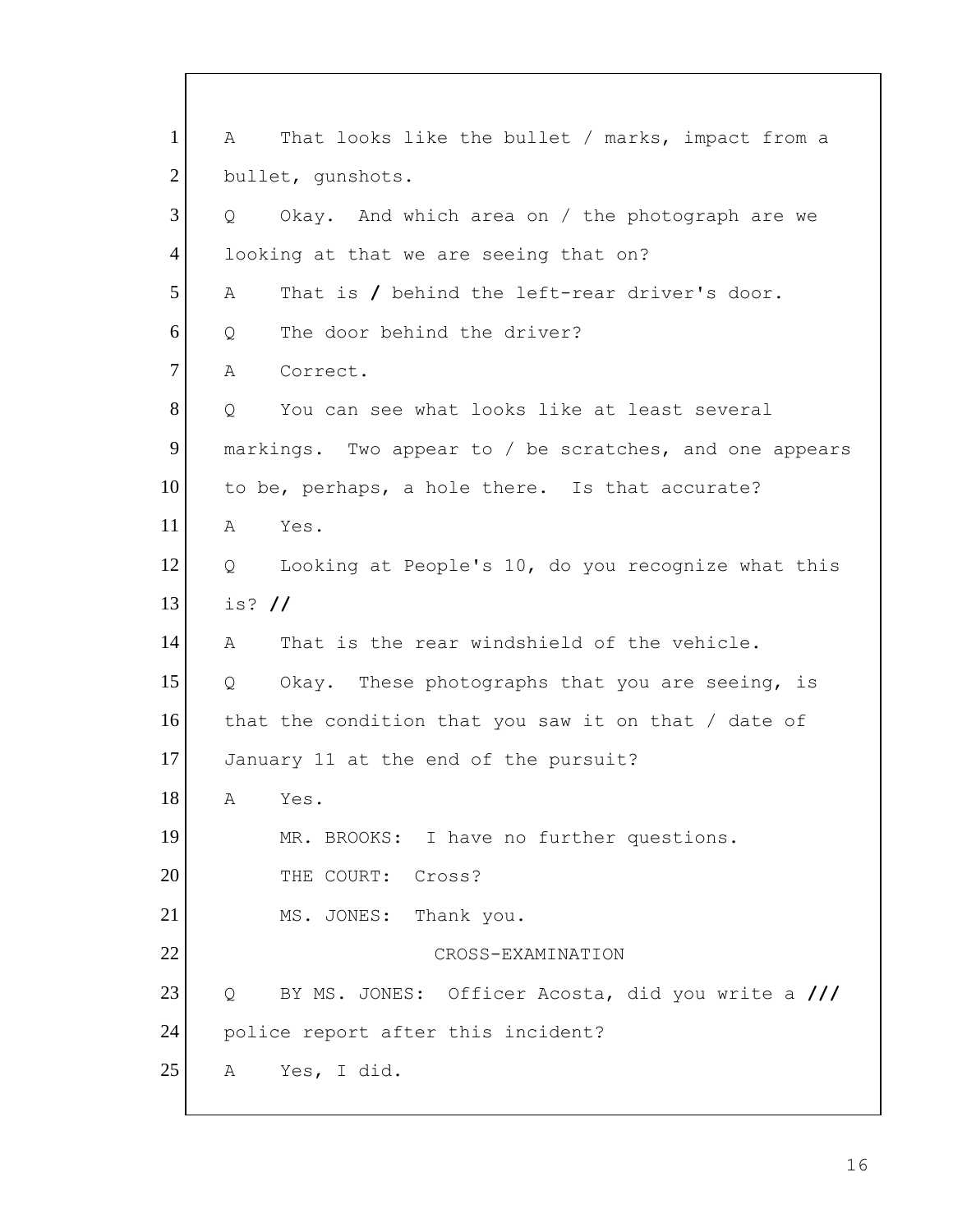1 2 3 4 5 6 7 8 9 10 11 12 13 14 15 16 17 18 19 20 21 22 23 24 25 Q All right. And can you tell us how long after the incident that you wrote the report? / A Maybe within the next two hours after. Q All right. When you prepared the report, this incident was really fresh in your mind; right? A Yes, correct. **/\*(6)**  Q You learned how to write police reports in the police academy; right? A Yes. Q I see. And you write reports because you know you might need / to refresh your recollection with your report at some point in the future in court; correct? A Yes. Q Have you had a chance to review your **/** report? A I reviewed it prior to coming here today; correct. Q Did it look accurate to you? A Yes. MR. BROOKS: I am sorry, Your Honor, but I did / not hear the witness's answer. THE COURT: He confirmed the report looked to be accurate. Please keep your voice up, Officer. THE WITNESS: Yes, Judge. THE COURT: Please proceed. Q BY MS. JONES: Was there **//** anything in the report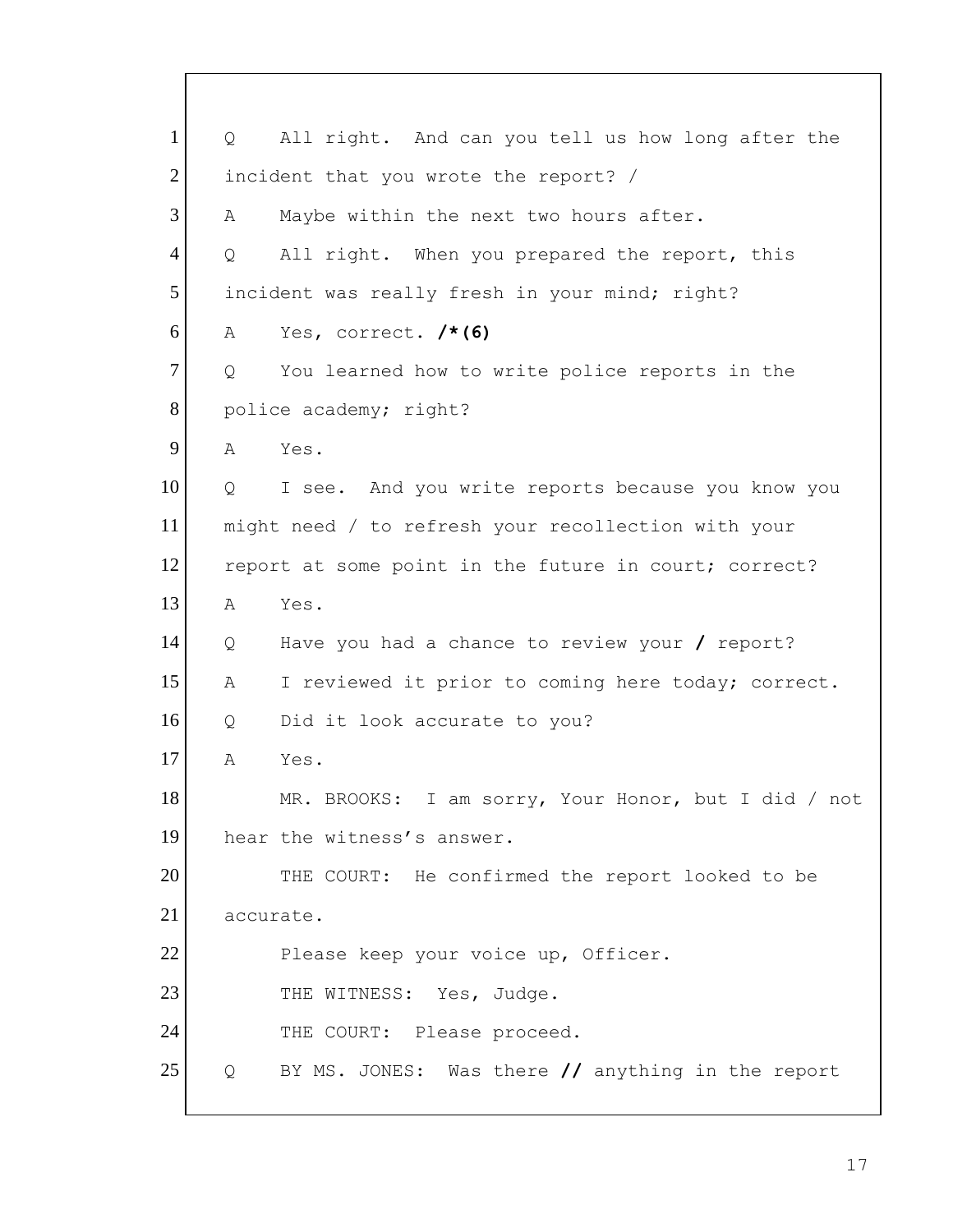1 2 3 4 5 6 7 8 9 10 11 12 13 14 15 16 17 18 19 20 21 22 23 24 25 that you noticed was incorrect? A Well, not that I immediately noticed, no. It seems like it was all there from my / memory that night. Q Okay. Did you see anything that you may have forgotten to write in the report that you recall now that is important? **///**  A No. Q So when you write your reports, you write down everything that is important; correct? A That I could recall, yes. Q Okay. And you testified today / that as far as you recall, the shooting was coming from the driver's side of the vehicle that you were chasing; correct? A Yes. Q Is it **/\*(7)** your testimony that the person that was driving the vehicle you were chasing, I believe you said, pointed his right hand out the driver's side / window and shot five or six times? MR. BROOKS: Objection. Asked and answered. MS. JONES: It is foundational, Judge. THE COURT: That is overruled. Please answer the question. THE WITNESS: Well, it seemed **/** that way. Q BY MS. JONES: So did you actually see the driver take his right hand and cross it over his body and begin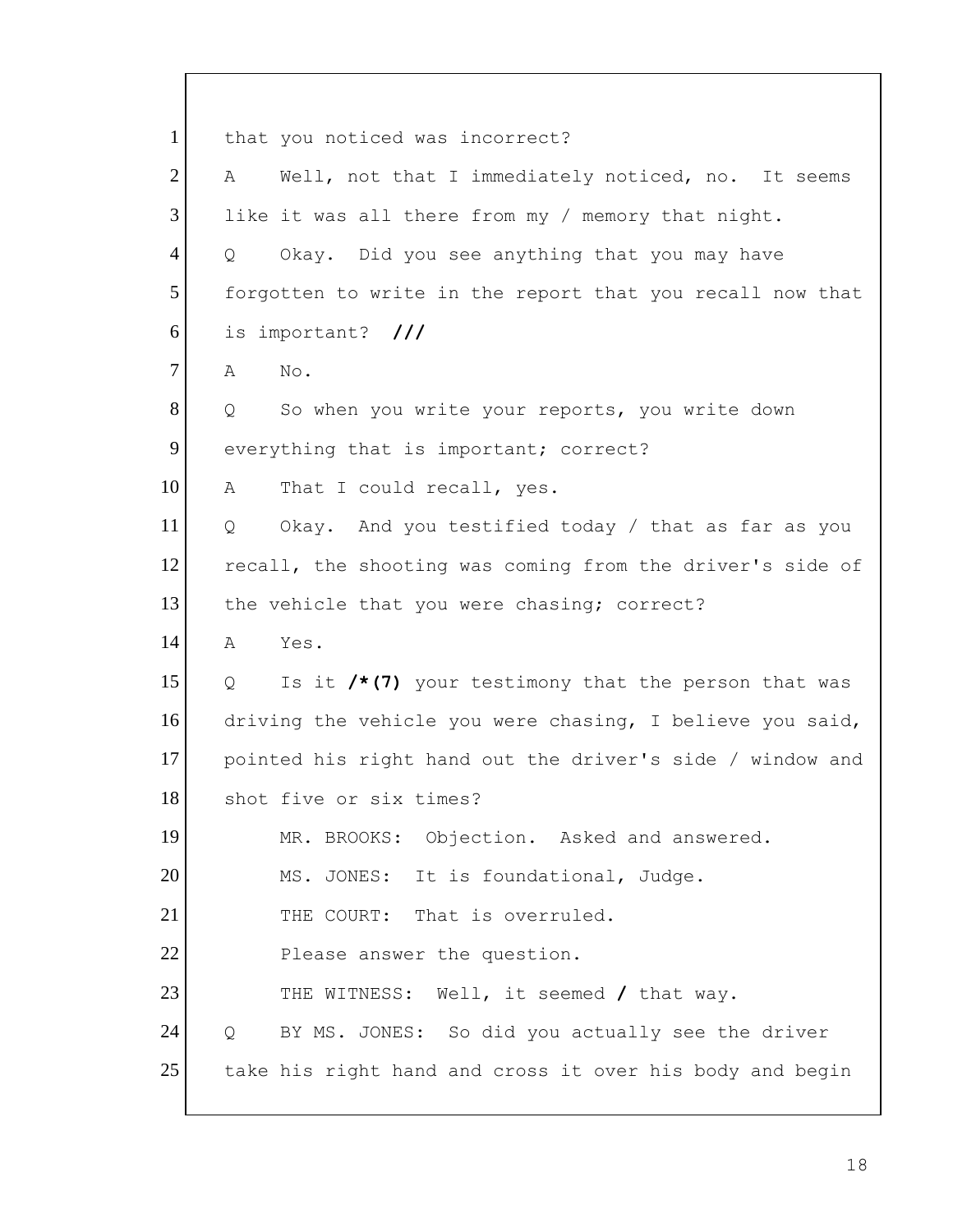1 2 3 4 5 6 7 8 9 10 11 12 13 14 15 16 17 18 19 20 21 22 23 24 25 shooting out the driver's / side window? A No. I am assuming he did that based on his movements. Q Okay. You saw some gestures inside the vehicle, just the gestures in **//** general; is that correct? A The way he positioned his shoulders and his body, he kind of moved his shoulders and body and looked quickly over / his left shoulder. Q And when the shooting first started, where were you? Were you on a freeway? A Yes. Q And is it your testimony that he **///** turned back to look behind to shoot while he was driving straight on the 10? MR. BROOKS: Objection. Argumentative. THE COURT: Overruled. Please answer. THE WITNESS: Yes. Q BY MS. JONES: And did you get / any indication that he was shooting from the inside of the car through that back windshield at you? A I assumed so when the back windshield **/\*(8)**  shattered completely. I mean, I assume. I am not certain. Q Understood. I do not want you to speculate.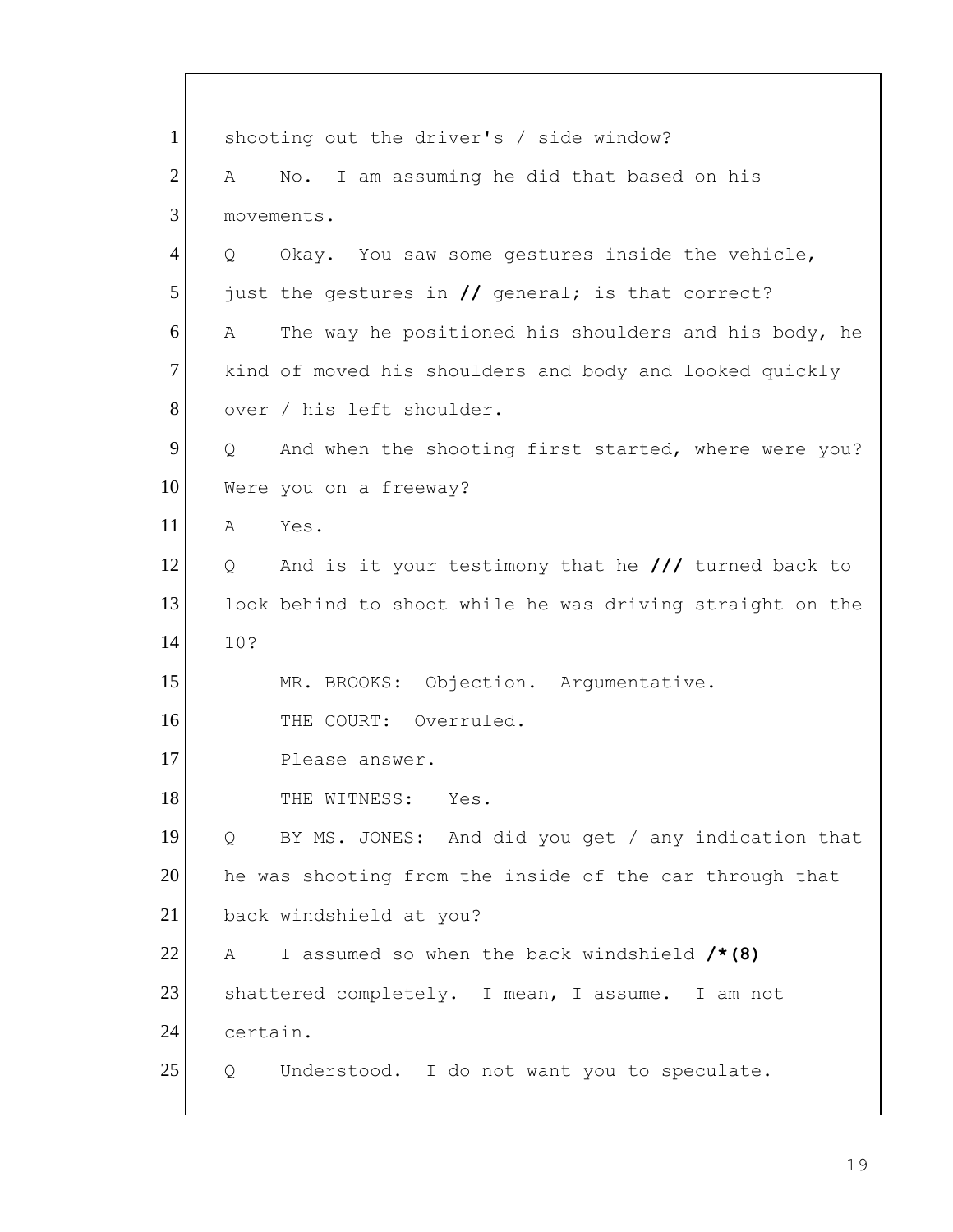| No, sir.<br>Α                                             |
|-----------------------------------------------------------|
| Tell us what you observed. /<br>Q                         |
| He was firing five, six gunshots at me. I am trying<br>Α  |
| to, you know, do the best I can to avoid getting injured. |
| You are / trying to prevent getting shot; right?<br>Q     |
| Correct.<br>Α                                             |
| Understood.<br>Q                                          |
| You are trying to not crash the car; correct?             |
| Right.<br>Α                                               |
| When the shooting started, did you have / a reaction<br>Q |
| to slam on your brakes initially, though?                 |
| I did not. The honest truth is it happened very<br>A      |
| quickly.                                                  |
| Understood.<br>$\overline{Q}$                             |
| I ducked down just // a little bit, scooted over<br>Α     |
| quickly to my right, but I could still observe the        |
| vehicle.                                                  |
| What did you do next?<br>Q                                |
| I started putting out / that we were getting shot<br>А    |
| at.                                                       |
| Were you yelling on the radio?<br>Q                       |
| I was not yelling. I took several breaths, and I<br>A     |
| put it out /// and just continued the pursuit.            |
| THE COURT: Excuse me. I have a question. At that          |
| time was Officer Martin behind you already?               |
|                                                           |

 $\overline{\Gamma}$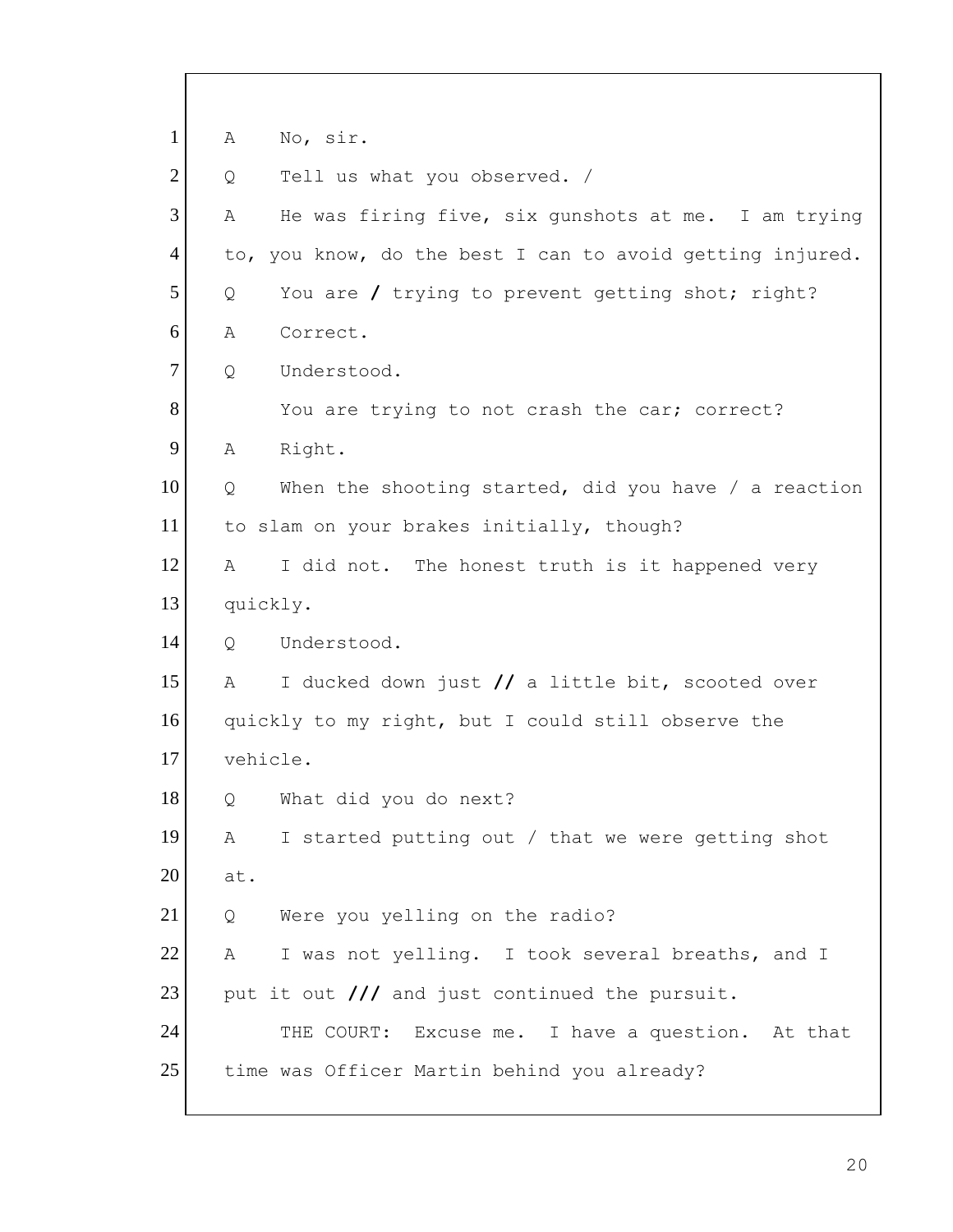1 2 3 4 5 6 7 8 9 10 11 12 13 14 15 16 17 18 19 20 21 22 23 24 25 THE WITNESS: Yes, he was. THE COURT: Thank you. / Please continue your cross. Q BY MS. JONES: So based on the movements you saw within the vehicle, you were assuming that the driver was shooting with his right **/\*(9)** arm crossed over his body and back in your direction; right? A Yes. Q You stated you saw muzzle flashes. Could you tell exactly the direction that / the bullets were flying? A No, I could not. Q Is it accurate to say that they could have been just random gunshots out the window? A I **/** guess, but it felt like the muzzle flashes were toward my direction because I could see them. Q I see. I understand that. A Having used firearms / for the last 20 years, you know, it is a scary feeling when you see muzzle flashes in general. Q Okay. I am sure it was **//** very scary. And you wrote down in the police report that you were very scared; correct? MR. BROOKS: Objection. Relevance. THE COURT: Do you have an offer of proof, / please, Counselor?